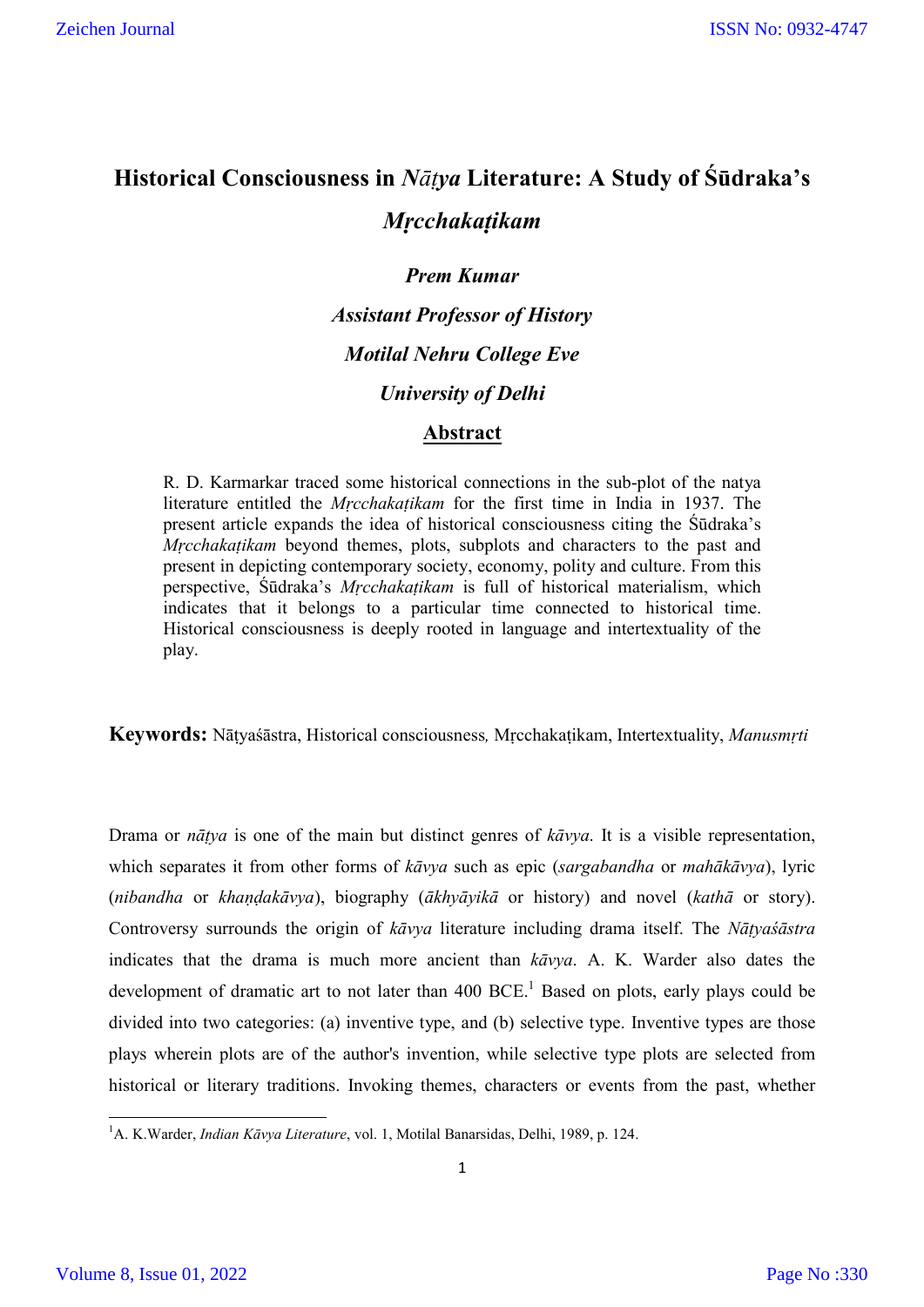historical or mythical, was an important aspect of the selective-type plays. Inventive types are mostly fictional with some embedded history and mythology.

The Center for the Study of Historical Consciousness defines historical consciousness as an individual or collective understanding of the past, the cognitive or cultural factors which shape those understanding, as well as the relations of historical understanding to those of the present and the future.<sup>2</sup> Directly or indirectly all ancient religious and non-religious literature bears historical consciousness in its content. It is for historians to sense it and make it available for the present and future generations. On historical consciousness, Romila Thapar says that it slowly gives way to the recognition of a historical tradition, initially in the *vaṃśānucarita* section of the *Purānas* and the early inscriptions.<sup>3</sup> Apart from Brāhmanical literature, Shamanic literature such as the Buddhist and Jain literature provides an alternative narrative on the events of the past, contributing to historical consciousness.<sup>4</sup> Thapar says that it is possible to treat some plays based on historical themes as *itihāsa*. She further says that few of the plays, different from other Sanskrit dramas, are to that extent a distinct turn to the historical, although not history. She categorically says that there are two types of history: embedded and externalized or embodied history. Externalized or embodied history is a distinctive genre associated with historical writings.<sup>5</sup> Thapar says that in the first millennium CE, of the many literary forms that emerged, historical tradition was tentatively introduced into literature and the drama genre deployed some themes from the historical tradition<sup>6</sup>. She considers Bhasa's *Svapnavasavadattam* and *Pratijnāyaugandharāyaṇa*, Kālidāsa's *Mālavikāgnimitra* (a play about Śuṅga court) and Viśākhadatta's *Mudrārakṣāsa* and *Devīcandraguptam* (plays about the history of Mauryas and Guptas respectively) as plays based on historical themes.

The majority of plots or stories of drama were taken from tradition. Warder says that the public recitations of epic never lost their popularity, but dramatized versions of epics had been produced in the early period.<sup>7</sup> Warder classifies dramas based on the tradition into four categories- (a) history play (*nāṭaka*), (b) heroic play, (c) pathetic play and (d) street play (*vithi*).

<sup>&</sup>lt;sup>2</sup> www.cshc.ubc.com.<br><sup>3</sup> Romila Thapar, *Past Before Us: Historical Traditions in Early North India*, Permanent Black, New Delhi, 2014, p. 353.<br><sup>4</sup> Ibid., pp. 353-54.

 $\frac{5}{6}$  Ibid., p. 353.<br> $\frac{6}{6}$  Ibid., p. 354.<br><sup>7</sup> Warder, *Indian Kāvya Literature*, p. 127.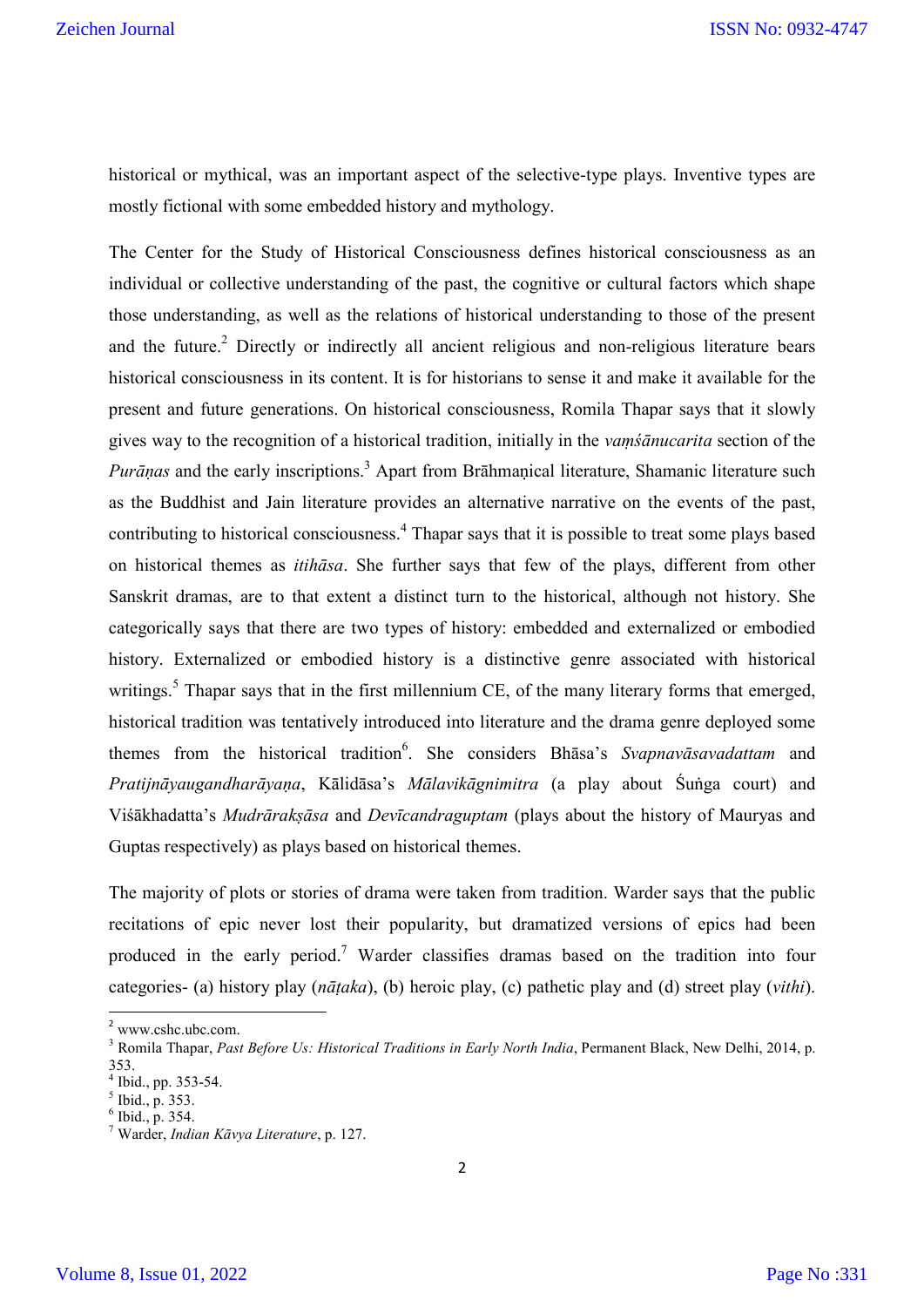The early Indian dramatists borrowed many religious and secular stories from traditions and freely used them in their compositions. The 'secular' plays were mainly comprised of comedy (*prahasana*), satirical monologue (*bhāṇas*), street play (*vithi*) and fictional play (*prakaraṇa*). Out of the ten types of plays, *Rūpaka* recognized from the time of *Nāṭyaśāstra* onwards historic plays or *nāṭikā*, having five to ten acts and taken from traditions or recent history, are called plays par excellence by Warder. Despite being borrowed from the past, these plays were reinvented according to the wish of authors. The *Prakaraṇa* or a fictional play has a purely invented story by the dramatist but has a strong resemblance with the *nāṭaka* in other terms. Though the invented story is a corollary to traditions or history, it has embedded reality insofar as it depicts the social, economic, political and cultural milieu of its time.

Not only Bhāsa, Kālidāsa or Viśākhadatta, but most of the dramatists had mastery over basic historical or literary consciousness that they encountered and invoked in their plays. Each dramatist was familiar not only with prior authors or dramatists that he invoked but also with another kind of literature, historical events, characters; and he consciously chose to build his plots as reference points to authenticate his writings. This tradition of invoking earlier writers was carried out by almost every dramatist after Bhāsa. How Śūdraka invoked historical writers, events and other characters in his *Mrcchakatikam* is the prime objective of the paper. If the author quotes another author or his text or any episode from the past, he or she is assumed to have a good knowledge of the past before him. Historical literacy does not require any sense of chronology on the part of the creative author, but depends upon the nature of content s/he is invoking from the past. This paper is also aimed at exploring the historical consciousness embedded in the play *Mṛcchakaṭikam*. *Mṛcchakaṭikam* is a relatively less explored text from the historical perspective. The study of the text has been arguably neglected by historians for a long period. Though historical consciousness is not explicit in *Mṛcchakaṭikam*, it is implicit and visible upon closer inspection.

#### **Śūdraka's** *Mṛcchakaṭikam*

The first word of the title, '*Mṛcchakaṭikam*', is the Sanskrit word *mṛd* which has been altered for reasons of euphoric combination and which means clay, while the second word, before euphoric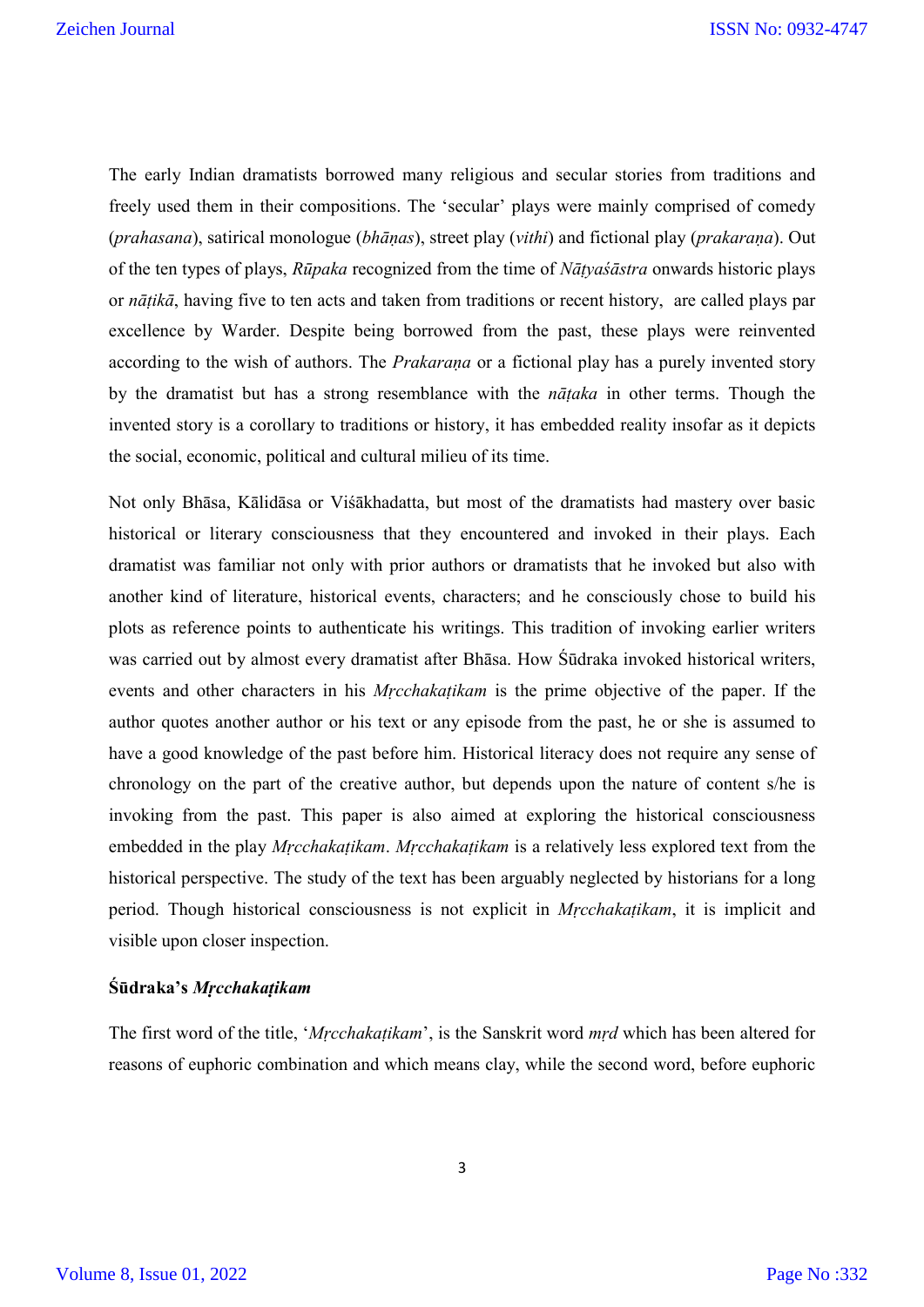combination, and is *śakaṭika*, which means a small cart, a child's cart or a toy cart.<sup>8</sup> The title, thus, means 'the little toy cart', 'the clay cart' or 'the little clay cart'.<sup>9</sup> The play is named after the little toy cart made of the earth for Rohasena, the little son of Cārudatta as mentioned in Act VI of the play.<sup>10</sup> Every drama consists of three parts: (a) the plot, (b) the hero and (c) the *rasa* or sentiment. The *Mrcchakatikam's* plot is an Accessory type, not a Principal type, where the title of the play is not related to the central characters or of essential interest. Each of its ten acts conveys a distinct message. The plot is part historical and part-fictional, with no mythological characters. The title of the play is derived from an episodic incident of limited duration and minor importance.<sup>11</sup> The central character or the hero of the play does not figure in four acts (II, IV, VI and VIII), though it is prescribed that the hero should appear in every act. It is a drama in ten acts, but every action has its individuality. It is a romantic drama based on the love of Vasantasenā, a beautiful courtesan (*gaṇikā*), and poor Brahmin Cārudatta.

#### **The Author and the Date**

The author of the play is more or less shrouded in mystery. Indian tradition attributes the drama to Śūdraka. The *prastāvanā* of the play gives some curious and scrappy details about the author. He is a *Kshatriya* king, but his country is not mentioned. He knows the *Rig-Veda* and the *Sāmaveda*, mathematics, the art of courtesans and the science of training elephants. He is a devotee of Siva and had performed the Aśvamedha sacrifice. He died at the ripe age of hundred years and ten days and composed this story of the love of Cārudatta and Vasantasenā. Whether Śūdraka personally wrote this drama or some other person at his court wrote it for him, cannot be determined exactly, but it is safe to assume that Śūdraka was a king. <sup>12</sup> The *Skanda*-*purāṇa* mentions a great king named Śūdraka who reigned in the year 3290 of the Kali era, i.e. 190 CE. Col. Wilfred was the first to identify this Śūdraka of *Skanda-purāṇa* with Simuka, founder of the Andhrabhritya dynasty. V. A. Smith dated the founder of the Andhrabhritya dynasty to about 200 BCE, a date that does not match with that derived from the *Skanda-purāṇa*13. M. R. Kale says that it is highly probable that Śūdraka, the founder of Andhrabhritya dynasty who ruled in

<sup>&</sup>lt;sup>8</sup> Stephan Hillyer Levitt, 'Why are Sanskrit Play Titles Strange?', *Indologica Taurinensia*, vol. 31, 2005, p. 196.

<sup>&</sup>lt;sup>9</sup> Arthur William Ryder in his 1905 translation calls it 'The Little Clay Cart', while P. Lal calls it 'The Toy Cart', and M.R. Kale also prefers to call it 'The Little Clay Cart'.

<sup>&</sup>lt;sup>10</sup>Mrcchakațikam VI, p. 217.<br><sup>11</sup>M.R. Kale, The *Mrcchakațikam* of Śūdraka, Motilal Banarsidas, Delhi, 2015.p. x.<br><sup>12</sup> Kale, *The Mrcchakațikam*, pp. xviii-xix.<br><sup>13</sup> Kale. *The Mrcchakatikam*.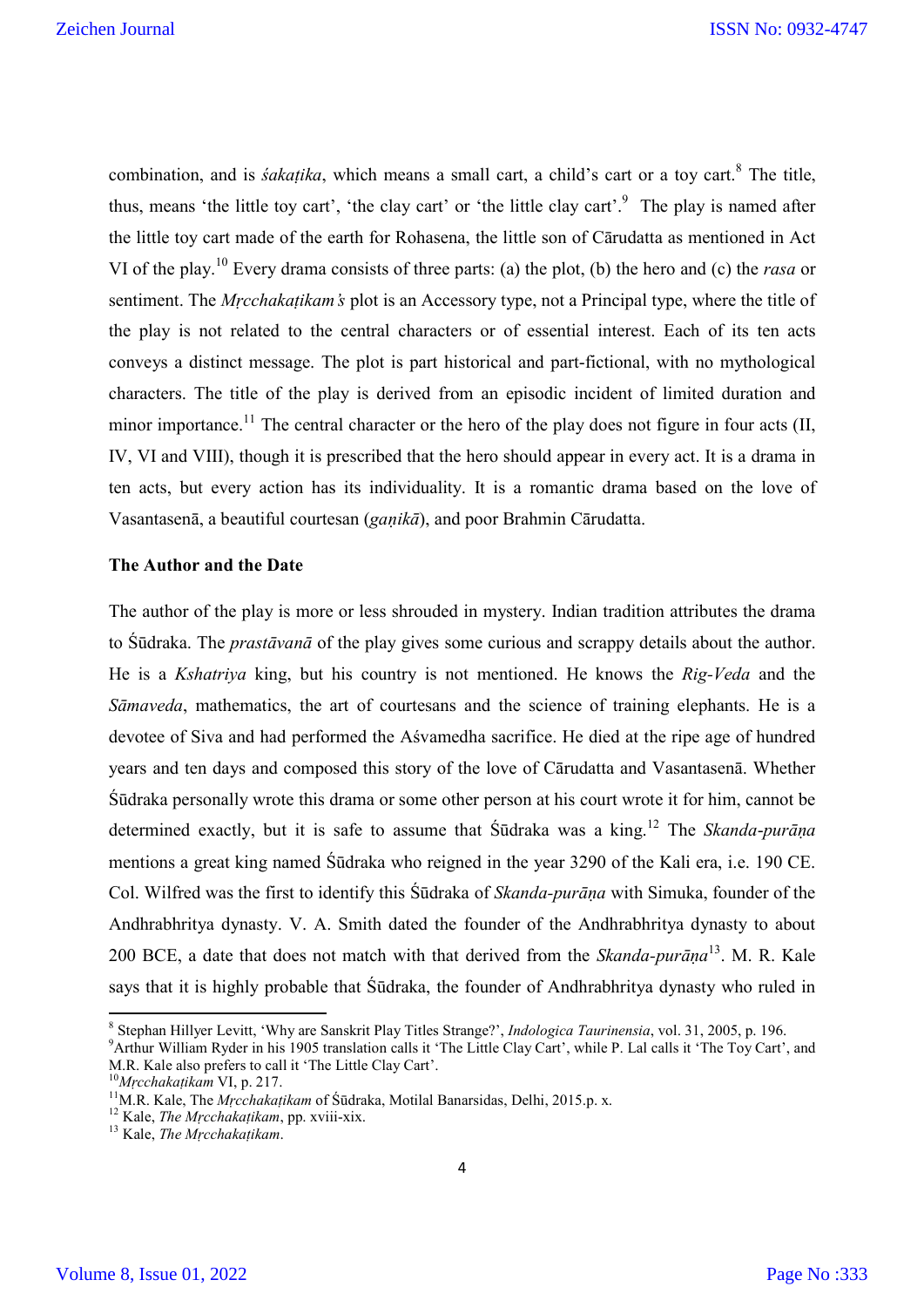about 200 BCE was the author of *Mṛcchakaṭikam*. In ancient India, we have many kings who composed literary works; so, Śūdraka might be a litterateur king like others. In the absence of any contradiction about his authorship of the play, we may assume that the text was authored by Śūdraka. <sup>14</sup> However, G.V. Devasthali says that it is almost impossible to be definite about the identity of Sūdraka with any king of ancient India<sup>15</sup> Identifying the author/s of text/s is a serious challenge for historians dealing with Sanskrit texts, since a large number of authors bear the same name, and chronological problems remain unsettled at the end. Kālidāsa is the best example of this problem and Śūdraka is another.

Besides authorship, the chronology of Sanskrit dramas is also an unsettled issue. Very few playwrights mention the dates of their plays. In most cases, the dates of texts are retrieved from either their contemporaries or from a huge mass of literary material. But in all cases, inferences are not satisfactorily conclusive. The same applies to *Mṛcchakaṭikam*. The exact date of the play is not known; different translators attribute different dates to the play<sup>16</sup>. P. Lal locates Sudraka's birthplace in Andhra and dates the historical events described in *Mṛcchakaṭikam* to 485 BCE, though he fails to date the author<sup>17</sup>. In his translation of the play, M. R. Kale thinks that *Cārudatta* of Bhāsa is the original version and forms the basis of *Mṛcchakaṭikam*. Based on *Cārudatta*, the superstructure of *Mṛcchakaṭikam* was written. Leaving aside the controversy over the authorship of *Cārudatta*, he thinks that it is a genuine work of Bhāsa which belongs to  $6<sup>th</sup>$ century BCE. He also places Śūdraka to a period between that of Bhāsa and Kālidāsa, i.e., around 200 BCE.<sup>18</sup> Shonaleeka Kaul dates the text anywhere between the third and fifth century CE.19 Based on reference to *Manusmṛti* in the play, G.V. Devasthali says that Śūdraka cannot be placed earlier than the beginning of the Christian era.<sup>20</sup>

<sup>&</sup>lt;sup>14</sup> Prof. Levi suggested that the author of *Mrcchakaṭikam* lived after Chandragupta II Vikramāditya, the patron of Kālidāsa, but had chosen the name Śūdraka to make himself before Vikramāditya. This suggestion is rejected by Prof. Keith without offering any explanation. On the occurrence of a single common verse, Dr. Pischel theorized that the poet Dandin, the author of *Dasakumaracharita*, also authored *Mṛcchakaṭikam*. Recently it was argued that Bhāsa himself authored *Mṛcchakaṭikam* on account of his being a Sudra caste. But this is a wild guess nothing else as other works of Bhāsa do not mention Śūdraka. R.D. Karmarkar also supports Pischel and Macdonell's belief that Dandin is the real author of Mricchkatika.<br><sup>15</sup> G.V. Devasthali, Introduction to the Study of *Mrcchakatika*, Poona Oriental Book House, Poona, p. 4.

<sup>&</sup>lt;sup>16</sup> H. H. Wilson ascribes it to 1<sup>st</sup> century BCE, while Monier-Williams ascribes to 1<sup>st</sup> century CE.<br><sup>17</sup>P. Lal, *Great Sanskrit Plays in New English Translation*, A New Directions Book, New York, 1964, p.79<sup>18</sup> Kale,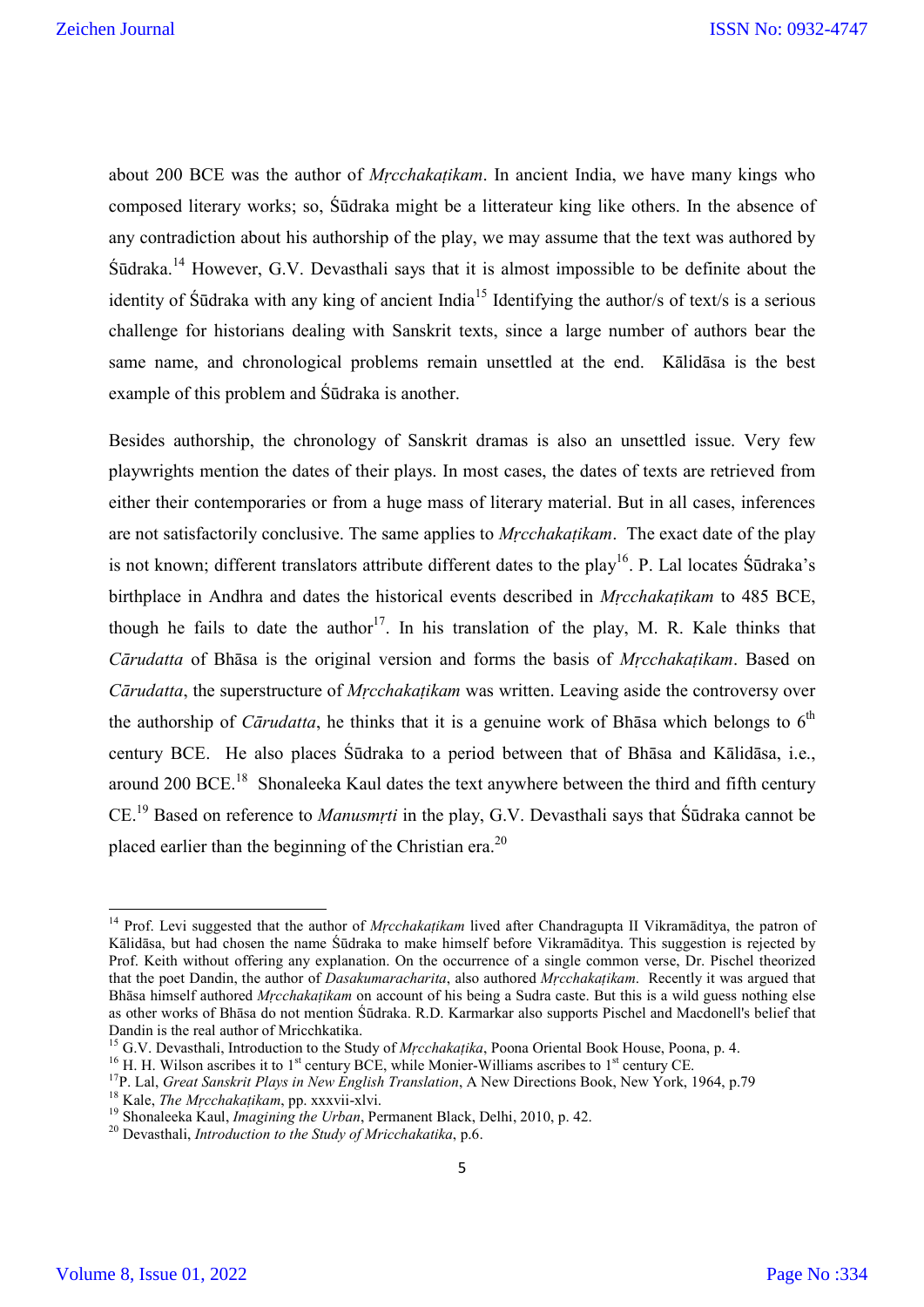#### **Some Historical Connections**

When Arthur William Ryder was translating the text in 1905, he was not aware of any kind of historical connection of the text and said that 'the little clay cart' is only a drama with a fictitious plot.21 But when R. D. Karmarkar translated the text in 1937 he could trace some historical connections in the sub-plot of the text. He thought that the *Mṛcchakaṭikam* is a *Prakaraṇa* play and the plot of the *Prakaraṇa* must be an invention of the poet. As regards the sub-plots where Gopāla and Pālaka are mentioned, he adds that Gopāla and Pālaka are known to be real historical personages (about 500 BCE) and the poet may have been indebted to some work for the story of revolution. He justified this thesis by arguing that Śūdraka might be describing some recent event under the garb of an earlier similar event.<sup>22</sup> Subsequently, G.V. Devasthali also produced his translation titled *Introduction to the Study of Mṛcchakaṭikam* in 1951, but she was silent on the historical connections of the text despite knowing that Śūdraka had referred to *Manusmṛti* in his play. P. Lal also translated some of the classical plays including *Mṛcchakaṭikam* and published his work titled *Great Sanskrit Plays in New English Translation* in 1957. In the preface, he again highlighted that the story of *Mṛcchakaṭikam* is partly historical and partly invented, with no mythological ingredients.<sup>23</sup> But it is M.R. Kale who produced the most comprehensive analysis of the text, encompassing all historical connections of the text.

The plot of the text is not determined by history, although reminiscences of any historical fact could have some part of it, as Tadeusz Pobozniak<sup>24</sup> argues. Not only do the author and some of the characters of the play have historical links, but some other texts also hint at its historical associations. Śūdraka, the author, is mentioned in the *Skanda*-*purāṇa*, as a great king who reigned in the year 3290 of the Kali era, i.e. 190 CE and identified as Simuka, founder of the Andhrabhritya dynasty. In the *Avantisundarīkathāsāra*, a recently discovered work of Daṇḍin, a life-sketch of Śūdraka is also given, wherein he is a *Brāhmaṇa* king of Ujjayinī and a great poet. He is also said to have defeated Savati, a prince of the Andhrabhritya dynasty. The particulars given by Daṇḍin neither contradict nor support what we have found in the *prastāvanā* of the play. Daṇḍin describes Śūdraka as Brāhmaṇa, and in the *prastāvanā,* he has been called

<sup>&</sup>lt;sup>21</sup> Arthur William Ryder, *The Little Clay Cart*, Harvard University Press, Cambridge, Massachusetts, 1905.p. xix.<br><sup>22</sup> R.D. Karmarkar, *Mrcchakatika of Śūdraka*, Poona, 1950, p. xii.<br><sup>23</sup> Lal, *Great Sanskrit Plays*, p.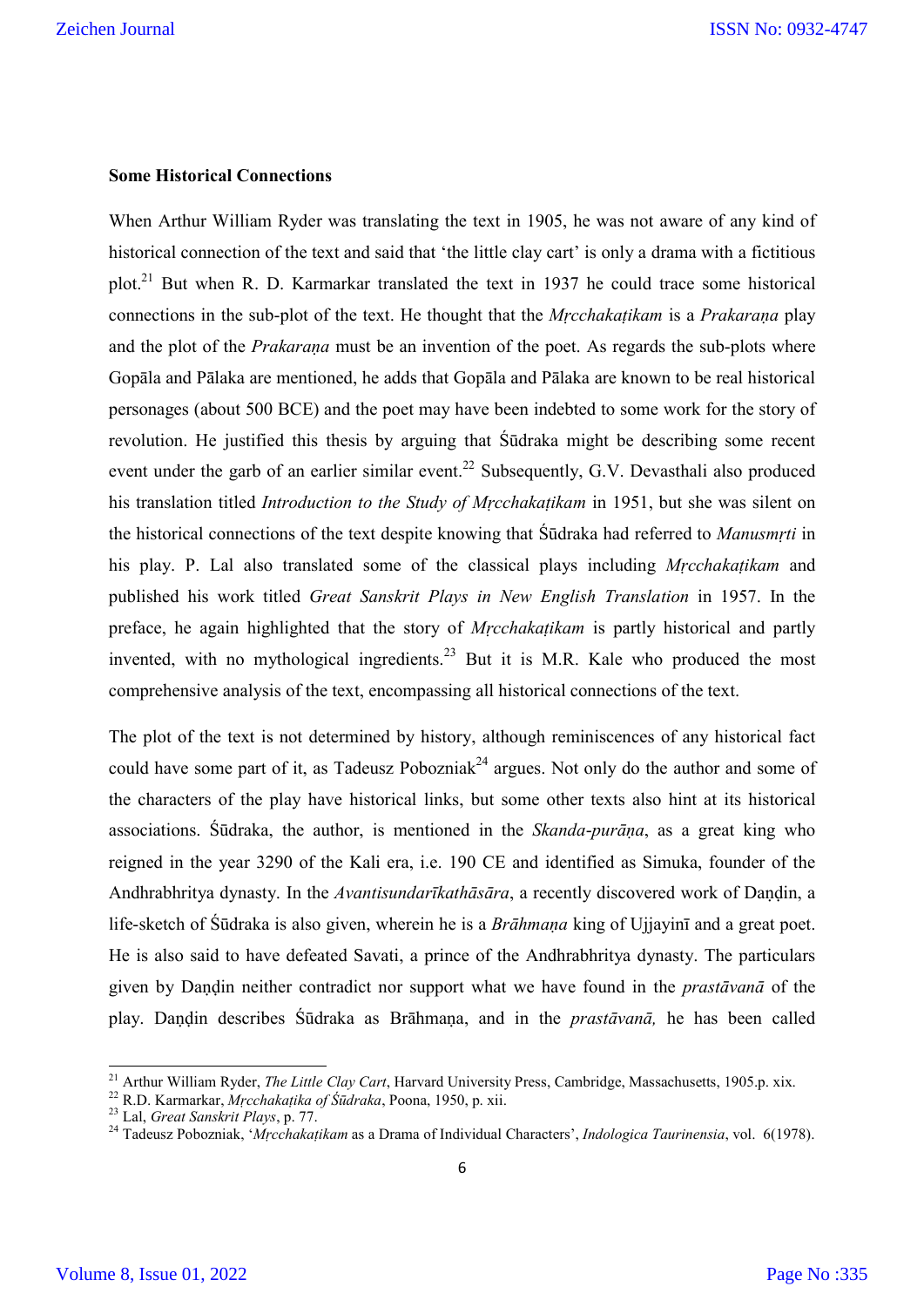*dvjamukham* or the best among the Brāhmaṇa. The poet Rajaśhekhra also mentions that the adventures of king Śūdraka were sung by the poets Rāmila and Somila. Somila is said to be the same as Saumillaka, mentioned by Kālidāsa in *Mālavikāgnimitram*. The name Śūdraka has also surfaced in the titles of three lost works: (a) *Vikrantśūdraka*, a drama by an unknown author, (b) *Śūdrakvadha*, a *parikathāa* referred to by Rāyamukuṭa and (c) *Śūdrakacarita* by Pañcaśikha. The name Śūdraka became so famous in history that many Indian rulers including those of Pallava and Western Gaṅga dynasties adopted it as a title to showcase their valour. Later, he also became the inspiration for authors such as Dandin, Vāmana ( $8<sup>th</sup>$  century CE) and Kalhana (12<sup>th</sup> century CE) who mention him. For later authors such as Kalhaṇa and Daṇḍin, Śūdraka had become a mythical character and lost his historicity. Though the identity of the poet-king is not yet conclusively determined, he certainly had some historical connection with the text and the plot of the play. The *Mṛcchakaṭikam* embodies various incidents from Śūdraka's life. In the backdrop of the main story, a revolt is stated to have been staged by Āryaka, a *śūdra* rival of Pālaka, the king of Ujjayinī, who is eventually dethroned. These two characters and the coup also have some historicity. *Harivamśa*, a Jaina text of 4<sup>th</sup> century BCE, mentions Pālaka and Āryaka. The king Pālaka who ruled in the  $6<sup>th</sup>$  century BCE was dethroned by a political upheaval just after the death of Gautama Buddha. So, both these characters do not appear to be imaginary. Cārudatta, the hero of the play, is said to be *bāndhavadatta*, the intimate friend of Śūdraka and Āryaka is said to be Śūdraka himself. Despite not being a historical play, it appears to have embedded history. Internal shreds of evidence support that the drama refers to the period when Buddhism as well urbanism was flourishing. Since the play has a courtesan named Vasantasenā as the central character, the heroine, it cannot be placed before *Kāmasūtra* and Vātsyāyana, the author of *Kāmasūtra*, cannot be placed later than 100 BCE. The play also has references to astronomical information which is older than that contained in the works of Varāhamihira who cannot be placed before 500 CE. Hence, *Mṛcchakaṭikam* must belong to the period before 500 CE.<sup>25</sup>

Language, too, provides key to one of the historical connections of the text. The use of different dialects of Prakrit highlights the height of urbanism in Ujjayinī. It also serves the purpose of making distinctions among characters. Saurasenī is spoken by the *sūtradhāra*, the *naṭī*, Vasantasenā, Dhutā, Karṇapūraka, Sodhanaka, Madanikāa, Radanikā, and the assessors;

<sup>25</sup> Kale, *The Mṛcchakaṭikam*, p.xxx.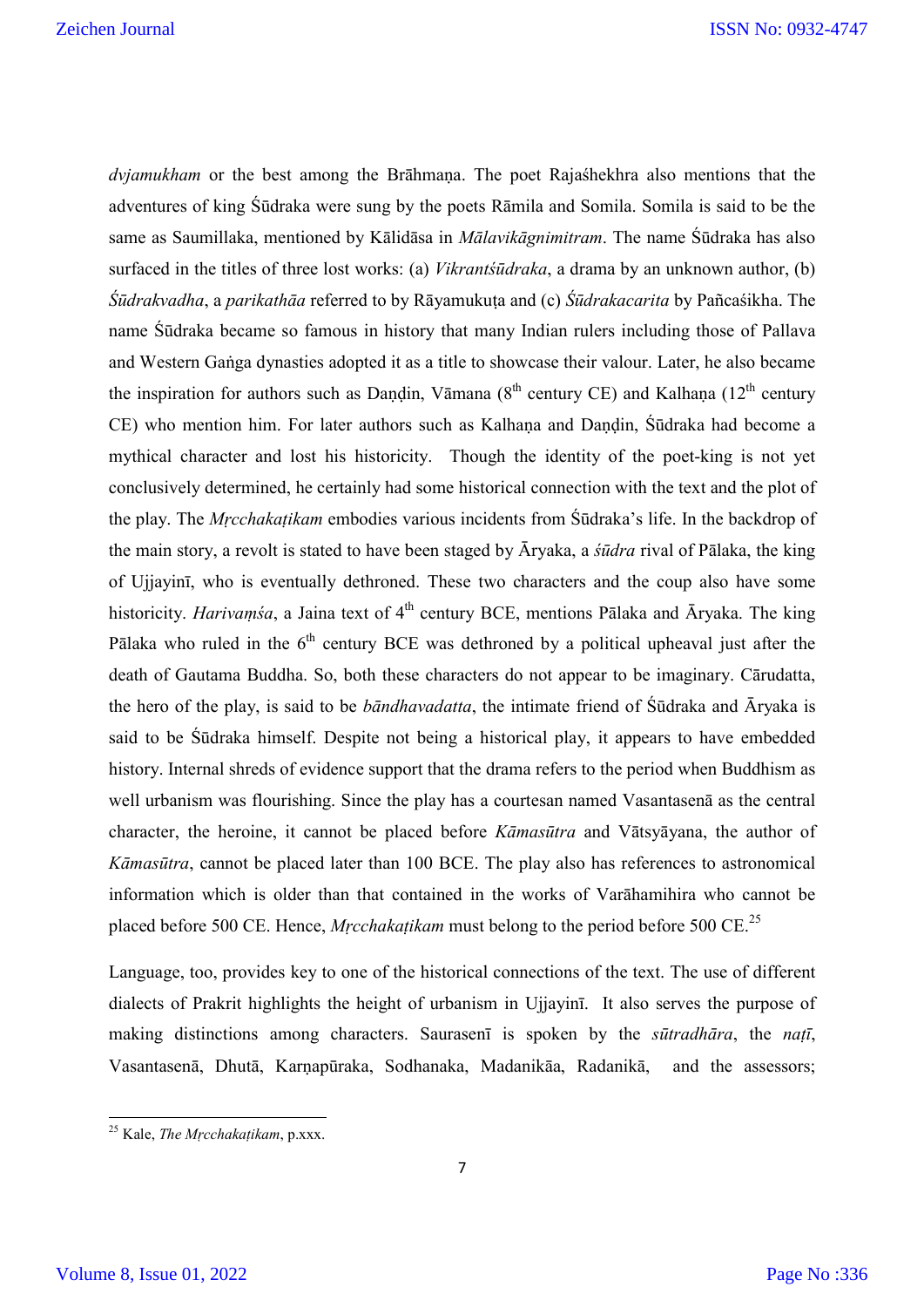Avantikā by Vīraka and Candanaka; Prācya by the *vidūṣaka*; Māgadhī by Samvāhaka (the *bhiksus*); Candālī by two Candālas and Dhakki by gamblers<sup>26</sup>. Most of the women and low-caste characters are shown as using Prakrit dialects to show their cultural inferiority. The most interesting part of the play is that only five characters (Cārudatta, the courtier, Āryaka, Śarvilaka and the judge) speak in Sanskrit, while the rest of the characters speak in vernacular languages such as Saurasenī, Māgadhī, Prācya, Pavanti, Sakari, Caṇḍālī and Dakka.<sup>27</sup> On linguistic grounds, the plot seems realistic.

Another important historical connection embedded in the text is still unexplored. The internal evidence indicates that the author of the *Mṛcchakaṭikam* is much aware of *Manusmṛti* while dealing with the judicial proceedings. Patrick Olivelle says that *Mṛcchakaṭikam* is the early classical literature that provides the clearest reference to *Manusmṛti*28. Act nine of *Mrcchakațikam* is devoted to a murder trial. In. here Śūdraka directly quotes Manu's code of law. This is a clear case of intertextuality where one author is quoting another one to validate his story. This intertextuality could be used to read both the text and could bring methodological intervention in the study of the early legal system.

In the fourth act of the play, Śūdraka is also quoting another character from the past that is Yaugandharāyaṇa<sup>29</sup>. Bhāsa has devoted a full-fledged play to Yaugandharāyaṇa titled *Pratijnāyaugandharāyaṇa*.it seems that most of Bhāsa's play is available before Śūdraka, which provoked him to enlarge the play *Cārudattam* and to bring Yaugandharāyaṇa as an example as in *Mṛcchakaṭikam*. Āryaka is the captive of king Pālaka, servilika who is one of the associates of Āryaka wanted to release him in the same way as Yaugandharāyaṇa released king Udayana of Vatsa. We know that Udayana is a historical personality contemporary of Buddha. Romila Thapar also thinks that *Pratijnāyaugandharāyaṇa* hinted at historical theme wrapped in the romantic exploits of Udayana of Vatsa<sup>30</sup> Invoking the story of Udayana with the reference of Yaugandharāyana shows that Śūdraka is not only well conscious about literary tradition but also history.

<sup>&</sup>lt;sup>26</sup> Kale, *The Mrcchakatikam*, p. lxi.<br><sup>27</sup> Lal, *Great Sanskrit Plays*, pp.76-79<br><sup>28</sup> Patrick Olivelle (tr.), *Manu's Code of Law*, Oxford University Press, 2005, pp. 6-7.<br><sup>29</sup> Kale, *The Mrcchakatikam*, p.153.<br><sup>30</sup> Tha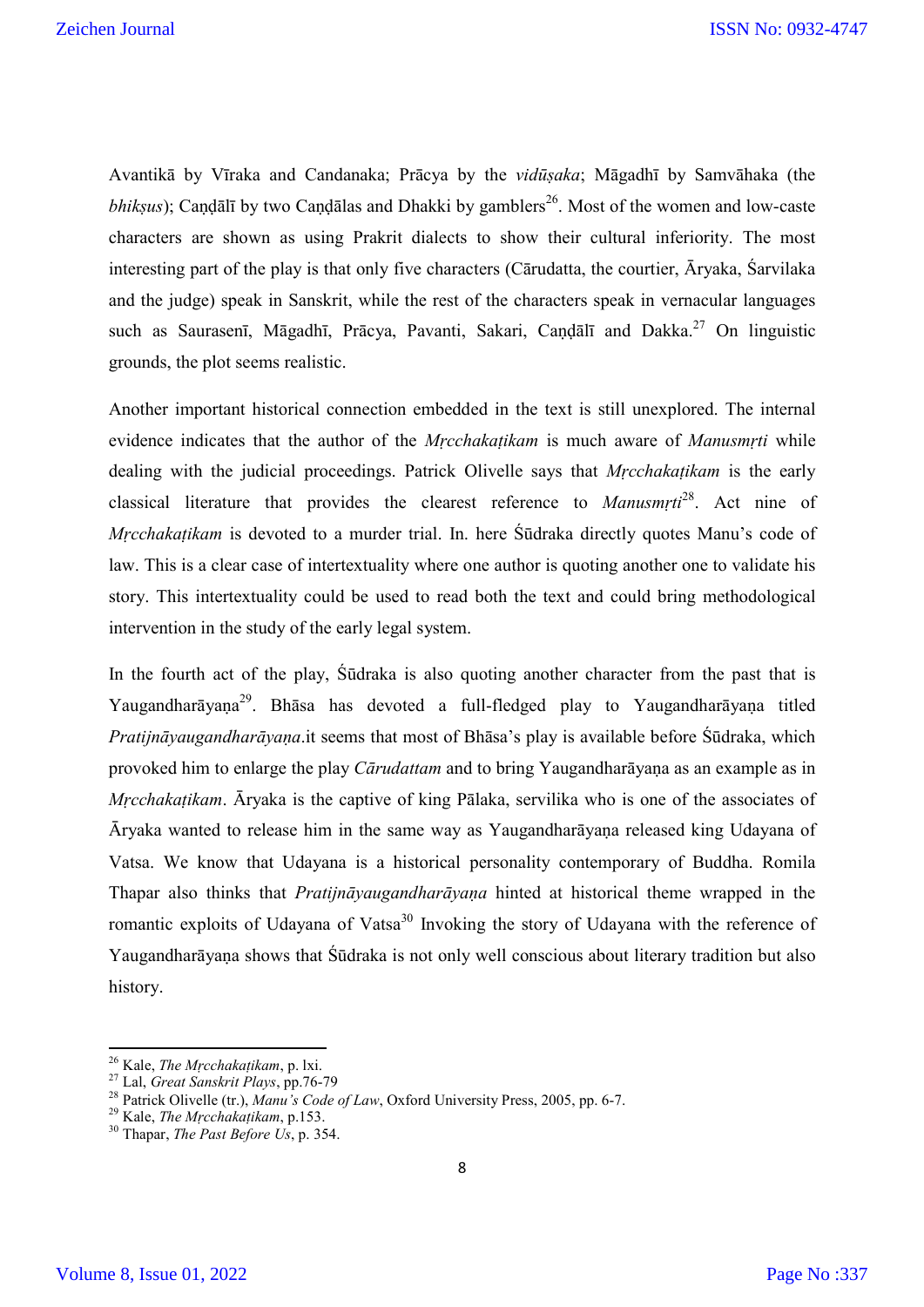Historical consciousness could not be limited to themes or plots or subplots or characters only but also to the author's understanding of the past and present in depicting contemporary society, economy, polity and culture. From this perspective, Śūdraka play is full of historical materialism which indicates that it belongs to a particular time. Urbanism and urban values are deeply rooted in the text. His cultural contour is larger than life when he depicts various aspects of culture like urban food, clothes, both visual and performing arts in the form of music concerts, an exhibition of play, dance, paintings, architecture, temples idols, arches, pillars etc. His religious spectrum is much wider than anyone dramatist when he refers such a large number of gods, deities, aesthetics, Buddhist mendicants ranging from household deities Śambhu, Śiva, Śankara, Īśvara, Kāma, Kubera, Kārtikeya, Kanakaśakti, Bhāskara, Nandin, Yogācārya, Viṣṇu, Keśava, Lakṣmī, Buddhist monks, sannyasin, the mother goddess of the public square, Brahmā, sun, moon, goddess Pārvatī, Kṛṣṇa sylvan deities to heterodox sects Buddhist monks, nun, and mendicants.

His knowledge of the physical and non-physical landscape of the city can surprise anyone. The vast corpse of flora and fauna he has mentioned in the text makes the city a living entity. References of a large number of wild as well as domestic animals, birds, trees, creepers, seeds, fruits and vegetables in the form of bulls, buffaloes, rams, pea-hen, female cranes, camels, donkey, cats, goats, elephants, cows, cocks, wild deer, hogs, female snakes, frogs, monkeys, dogs, jackals, foxes, swans, rats, parrots, peacocks, quails, partridge, peacocks, chakravaka birds, sharks, alligators, doves, Kanka birds, Chasa bird, domestic pigeons, pumpkins, Kalama rice, Kapittha fruits, plants-Campaka, Yuthikā, Śephālikā, Mālatī, Mallikā, Navamallikā, Kurabaka, Alimukta, Aśoka tree, Nīpa tree, Tamāla tree, Kadamba, lotus, Kapittha fruit, sylvan tree, Kulithha grain, Panasa fruit, cumin seeds, orris root, ginger, mango tree, Palāśa, Kiṃśuka, Mādhavī creepers, etc. The physical landscape of the city is well represented with palaces, mansions, gardens, public roads, court, marketplace, court-room, stables, gambling salons, harlot quarters, merchant quarters, king's road, Buddhist *vihāra*, etc.

His social canvas is much wider than the political and cultural one. He not only presented the city as a heterogeneous space but also contrasted one. The representation of various castes, classes, tribes, groups, identities makes him distinct from other dramatists. Representation of lower caste-like *chandala*s, upper-caste men like a *brahmana*, *Kshatriya*, *vaisya*, *dhanika*, lowcaste man, rascals, bastard-page, butcher's boy, mendicant, spy, gambler master, thieves,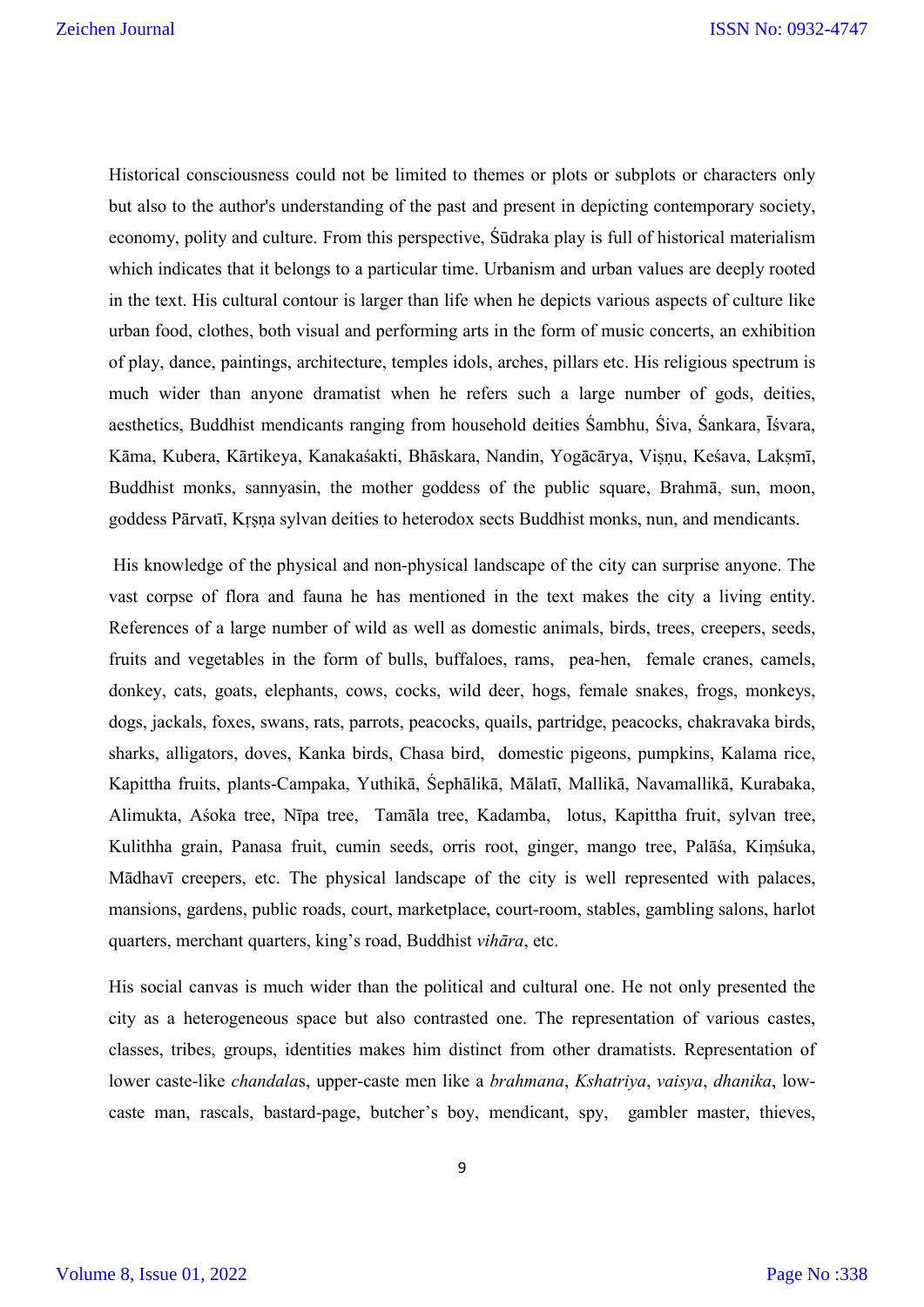shampooer, bitches, servants, slaves, prostitutes, courtesans, servants, *mleccha* tribes such as Askhasa, Khatti, Khada, Khadaththa, Vida, Karnata, Karna, Dravida, Chola, China, Barbara, Khera, Khana, Mukha, Madhughata and others, chief of police, Buddhist mendicant, *upāsaka*, barber, shoemaker, nun, etc. His socio-political canvas is wider, peopled by kings, his relatives, ministers, rebels, spies, officials such as policemen, guards, watchmen, investigating officers, judges, *fresh thin*, executioner, scribes (*Kāyastha*), etc.

#### **Summing Up**

In summing up we can say that Śūdraka used a variety of sources when he wrote his play. First, he consulted the great dramatist Bhāsa's play *Cārudatta* to re-invent his play with a different name. *Cārudatta* is a four-act play with nine male and seven female characters, while *Mṛcchakaṭikam*, its expanded version, is a ten-act play with 26 male and seven female characters. He also introduced characters from Jain traditions to enlarge his imagination. The two characters, Āryaka, a *śūdra* rebel, and the king Pālaka of Ujjayinī are mentioned in *Harivaṃśa*, a Jaina text of  $4<sup>th</sup>$  century BCE. Sūdraka gives firsthand information about the use of smrti literature when he quotes *Manusmṛti* in the ninth act while dealing with judicial proceedings properly. Based on the evidence of intertextuality, it can be said that *Mṛcchakaṭikam* must be written only after *Manusmṛti*. And this incident of intertextuality might be used to settle the issue of the chronology of the text to some extent.

The theme or plot of the play might be of Śūdraka's imagination but not all characters, incidents, material milieu and the dramatist himself. Neither this is a historical imagination in the true sense nor ahistorical one. Historical connections or linings are deeply rooted in the text in connection with the poet, characters, narratives, intertextuality and material milieu of the text. Śūdraka's understanding of the past is not only shaped by some cognitive or cultural factors that he imagined but also by some hardcore historical facts or realities that were present before him. The historical characters like Āryaka and king Pālaka and the episode are not part of Bhāsa's play and retelling the same story with some historical characters from the deep past made it more fictional than a historical play. It is important to note here that Śūdraka is not directly engaged with a historical theme like Viśākhadatta dealing with *Mudrārākshasa* but consciously dealing with the little known incident from Jain tradition. His decision not to take either from mainstream religious or secular tradition validates his play. The essence of history was kept